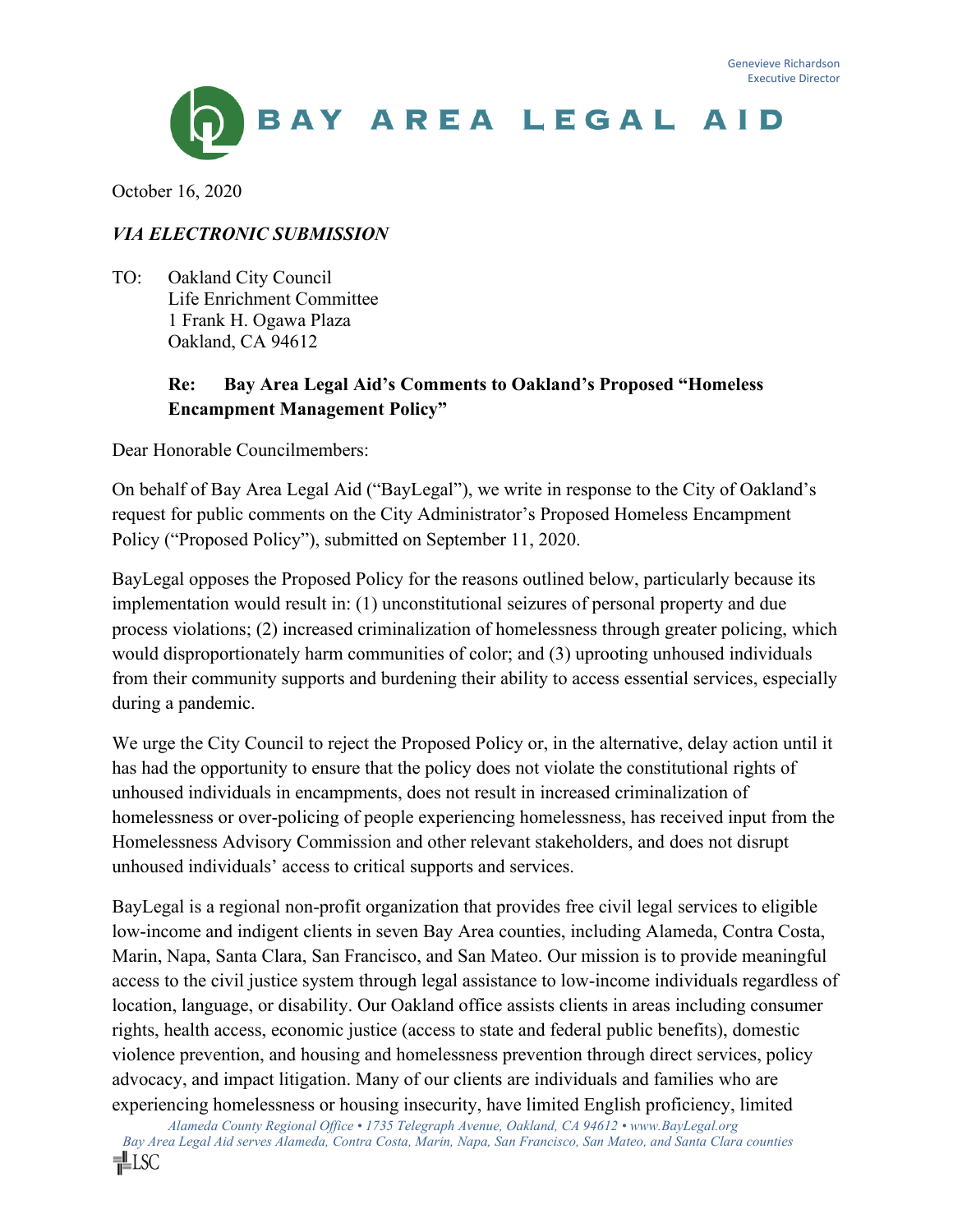literacy capacity, survivors of trauma and domestic violence, and people with disabilities. The Proposed Policy will negatively impact the lives of our clients.

## *Implementation of the Proposed Policy would result in unconstitutional seizures of personal property and denial of due process.*

If adopted and implemented, the Proposed Policy would limit an encampment's footprint to a 12 ft by 12 ft area per person. It is unclear from the Proposed Policy what actions the City would take towards a person and personal property if the individual's property exceeds this footprint, or what due process would be afforded the person whose property is seized, raising serious Fourth and Fourteenth Amendment concerns. The property and due process rights of individuals in homeless encampments are protected under the U.S. and California Constitutions, and cities that violate those rights have been found liable by federal courts.<sup>[1](#page-1-0)</sup>

Oakland's Proposed Policy looks similar to Los Angeles's prohibition on storage of "bulky items," which is currently being litigated in the Central District Court of California.<sup>[2](#page-1-1)</sup> In *Garcia v*. *City of Los Angeles*, a federal district court granted a preliminary injunction on April 13, 2020, rejecting the City's arguments about refusing to store bulky items, stating "[t]hat a large number of items are stored in public places by homeless residents is undisputed, but the City does not sufficiently address how this fact renders seizures pursuant to the Bulky Item Provision constitutional."[3](#page-1-2) On September 23, 2020, the City of Los Angeles was held in contempt of court for violating the injunction when the City continued to post notices that bulky items would not be stored by the City.<sup>[4](#page-1-3)</sup> Oakland's prohibition on storing items exceeding one square yard of property for unhoused persons is similar to Los Angeles's Bulky Item provision, and therefore appears unconstitutional. For these reasons, the City should reject the Proposed Policy.

# *Implementation of the Proposed Policy would unnecessarily increase policing and unlawfully punish unsheltered people when they have nowhere else to go.*

While we appreciate that a stated goal in the policy is not to criminalize poverty or the status of being homeless, we fear that implementation of the Proposed Policy risks violating the 9th Circuit's ruling in *Martin v. City of Boise* ("*Martin*"). [5](#page-1-4) Even before the COVID-19 pandemic, Oakland lacked sufficient shelter for individuals experiencing unsheltered homelessness.<sup>[6](#page-1-5)</sup> This

<span id="page-1-2"></span><span id="page-1-1"></span><sup>2</sup> *Garcia v. City of Los Angeles*, Case No. 2:2019cv06182 (C.D. Cal filed July 18, 2019). 3 Id.

<span id="page-1-0"></span><sup>&</sup>lt;sup>1</sup> See Lavan v. City of Los Angeles, 693 F.3d 1022, 1023 (9th Cir. 2012) (the city violated plaintiffs' Fourth and Fourteenth Amendment rights by seizing and destroying unabandoned property temporarily left on the sidewalk while plaintiffs attended to necessary tasks); *Sanchez v. City of Fresno*, 914 F. Supp. 2d 1079, 1093, 1103 (E.D. Cal. 2012) (the government violates procedural due process when it provides insufficient prior notice of taking, fails to safeguard seized property and/or insufficient guidelines and process for retrieving seized property of homeless individuals in encampments).

<span id="page-1-3"></span> $4\frac{Id}{Id}$ .<br><sup>5</sup> See generally, Martin v. City of Boise, 920 F.3d 584 (9th Cir. 2019), cert. denied 589 U.S. 19-247 (Dec. 16, 2019).

<span id="page-1-5"></span><span id="page-1-4"></span> $6$  In 2019, Oakland reported  $3,210$  unsheltered individuals within its jurisdiction, with only 1,757 shelter beds throughout Alameda County. Compare EveryOne Counts! 2019 Homeless Count and Survey, at 10, *available at* [https://everyonehome.org/wp-](https://everyonehome.org/wp-content/uploads/2019/12/2019HIRDReport_Oakland_2019-Final.pdf)

[content/uploads/2019/12/2019HIRDReport\\_Oakland\\_2019-Final.pdf](https://everyonehome.org/wp-content/uploads/2019/12/2019HIRDReport_Oakland_2019-Final.pdf) *with* Dep't of Hous. & Urban Dev., Housing Inventory Count for Oakland, Berkeley / Alameda County COC, *available at* [https://files.hudexchange.info/reports/published/CoC\\_HIC\\_CoC\\_CA-502-2019\\_CA\\_2019.pdf.](https://files.hudexchange.info/reports/published/CoC_HIC_CoC_CA-502-2019_CA_2019.pdf)  *See also*, Informational Report and Recommendation on Encampment Management Policy and Program, from Joe DeVries, Assistant to the City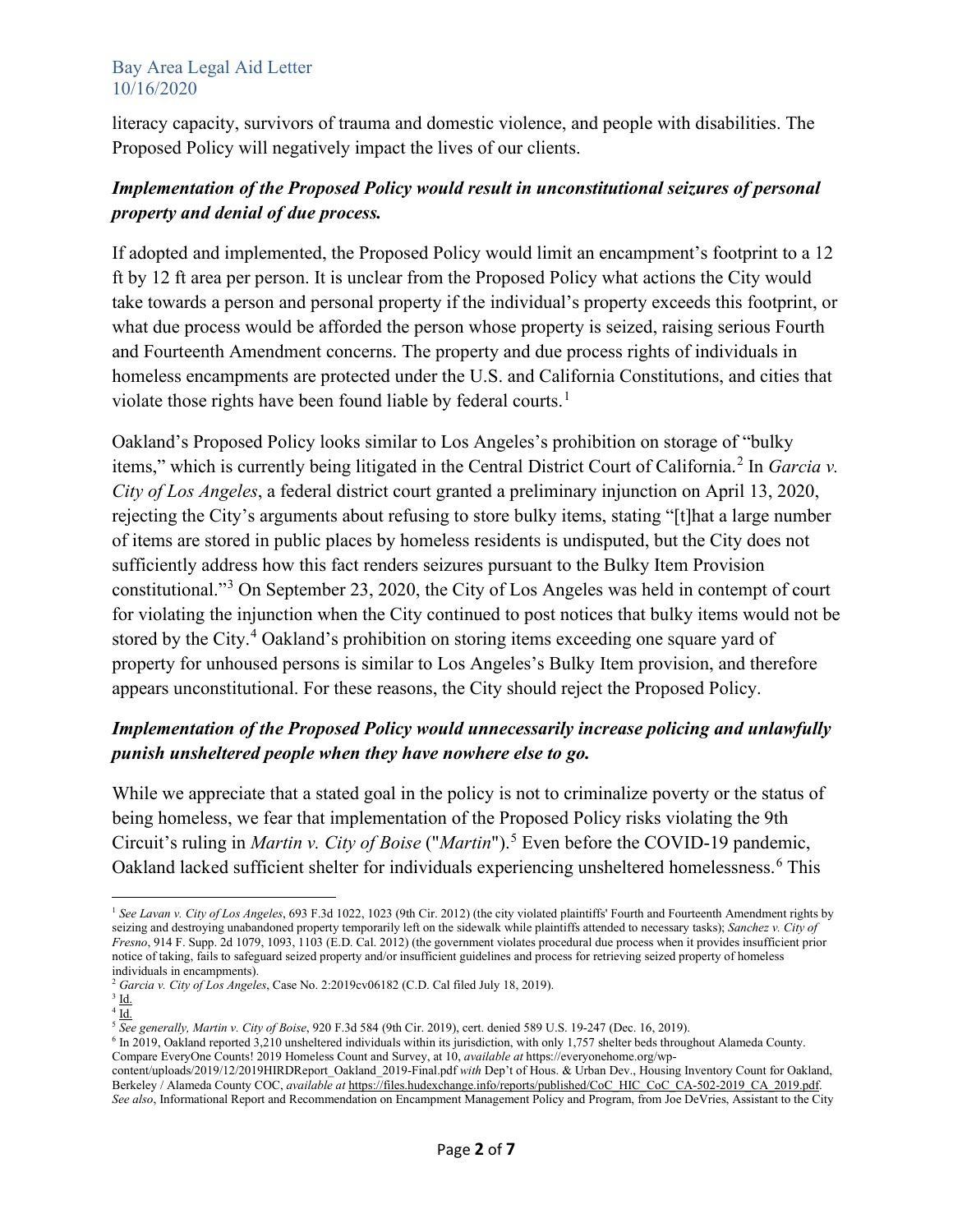problem has been exacerbated by this economic downturn. Some economists estimate that homelessness will increase by an additional 20% during the current economic crisis.<sup>[7](#page-2-0)</sup> Instead of attempting to minimize the effects of this ongoing humanitarian crisis, the City's Proposed Policy will actually increase the suffering of those hardest hit by this crisis by attempting to ban people from simply existing in a substantial portion of the City, despite the fact that people may have nowhere else safe to go. As stated by the 9th Circuit, "[A]s long as there is no option of sleeping indoors, the government cannot criminalize indigent, homeless people for sleeping outdoors, on public property, on the false premise they had a choice in the matter."[8](#page-2-1)

Additionally, the Proposed Policy would lead to greater involvement of the Oakland Police Department ("OPD") in the targeted policing of unhoused individuals.<sup>[9](#page-2-2)</sup> BayLegal opposes OPD's role in implementing and enforcing the Proposed Policy and also opposes OPD having any seat on the Encampment Management Team ("EMT") tasked with the implementation and enforcement of this Proposed Policy. Because EMT does not handle criminal matters and any law enforcement response is "separate and distinct from EMT action,"[10](#page-2-3) OPD's presence on the EMT is unnecessary and counterproductive.

Along with OPD's involvement in the EMT, the inclusion of a list of crimes in the policy serves to perpetuate harmful stereotypes that falsely equate homelessness and poverty with criminality.<sup>[11](#page-2-4)</sup> The crimes listed in the Proposed Policy exist irrespective of one's status as sheltered or unsheltered, or housed or homeless; their inclusion in this document is unnecessary.<sup>[12](#page-2-5)</sup> Homelessness in Oakland is mostly associated with economic forces – such as job loss, eviction or foreclosure, and rent increases – as well as mental health issues. Solutions must address those underlying factors rather than focusing on perpetuating false and harmful stereotypes.<sup>[13](#page-2-6)</sup>

Administrator, April 22, 2019, at page 7. "The total number of shelter/ Transitional/Cabin beds in Oakland are insufficient to serve the total unsheltered population of Oakland. In addition to the shortage of beds, barriers such as not accepting pets, lack of storage, and location are some of the challenges individuals site as reasons for not accepting shelter referrals."

<span id="page-2-0"></span><sup>7</sup> [Peter Hartlaub. San Francisco Chronicle. "E](https://www.sfchronicle.com/author/peter-hartlaub/)conomist: Homelessness could [spike 20% in California as jobless struggle during pandemic."](https://www.sfchronicle.com/author/peter-hartlaub/)  *[available at](https://www.sfchronicle.com/author/peter-hartlaub/)* <https://www.sfchronicle.com/bayarea/article/Economist-Homelessness-could-rise-20-in-15273847.php>

<sup>8</sup> *[Martin, supra](https://advance.lexis.com/api/document/collection/cases/id/5VSN-K6C1-JBDT-B3SG-00000-00?page=617&reporter=1107&cite=920%20F.3d%20584&context=1000516)* [920 F.3d at 617.](https://advance.lexis.com/api/document/collection/cases/id/5VSN-K6C1-JBDT-B3SG-00000-00?page=617&reporter=1107&cite=920%20F.3d%20584&context=1000516)

<span id="page-2-2"></span><span id="page-2-1"></span><sup>&</sup>lt;sup>9</sup> Closing an encampment "requires additional outreach, can lead to a confrontational situation operation, and requires follow-up enforcement by OPD." Informational Report and Recommendation on Encampment Management Policy and Program, from Joe DeVries, Assistant to the City Administrator, April 22, 2019, at page 3.

<span id="page-2-3"></span><sup>&</sup>lt;sup>10</sup> Encampment Management Policy, "Encampment Actions or Behaviors Warranting a Law Enforcement Response" at page 8.  $11$  I<u>d.,</u> at  $3, 8$ .

<span id="page-2-5"></span><span id="page-2-4"></span> $12 \text{ In fact, listing violent crimes such as murder, homicide, and assault in the Proposed Policy creates a perception that such crimes are prevalent.}$ in encampments while ignoring the reality that unhoused people are actually less likely than housed people to perpetuate violent crimes and more likely to be victims of violent crime. Washington Department of Commerce, "Homeless Myths and Facts," [http://www.commerce.wa.gov/wp](http://www.commerce.wa.gov/wp-content/uploads/2016/12/hau-chg-mythsfacts-12-8-2016.pdf)[content/uploads/2016/12/hau-chg-mythsfacts-12-8-2016.pdf;](http://www.commerce.wa.gov/wp-content/uploads/2016/12/hau-chg-mythsfacts-12-8-2016.pdf) Speiglman, R. & Rex S. Green, "Homeless and Non-Homeless Arrestees: Distinctions in Prevalence and in Sociodemographic, Drug Use, and Arrest Characteristics Across DUF Sites, Final Report," p. 4 (1999), https://www.ncjrs.gov/pdffiles1/nij/grants/193805.pdf.

<span id="page-2-6"></span><sup>&</sup>lt;sup>13</sup> ASR, Alameda County Homeless Count & Survey Comprehensive Report, pp. 28-29 (2019),

https://www.fremont.gov/DocumentCenter/View/41808/Alameda-Homeless-Survey-2019.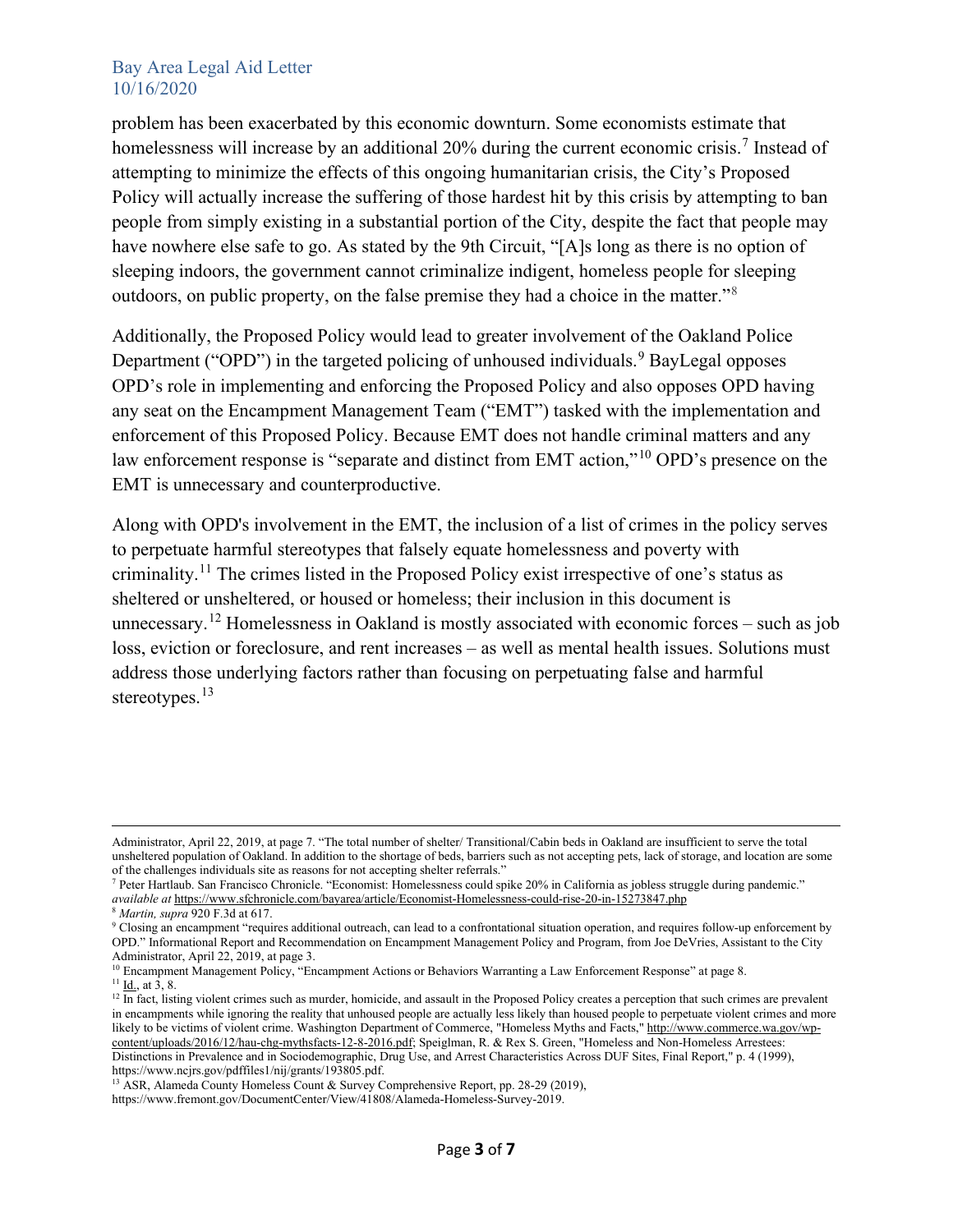There is overwhelming evidence that "criminalization and locking people up are costly and harmful responses that fail to fix the crisis."[14](#page-3-0) Including OPD in the EMT comes with a significant financial cost, and those dollars are better used providing shelter and services to the unhoused and those on the verge of homelessness. [15](#page-3-1) Further, OPD's involvement will only further exacerbate the homelessness crisis in Oakland,<sup>[16](#page-3-2)</sup> since simply citing unhoused people for low-level offenses often leads to a cascade of unfortunate events<sup>[17](#page-3-3)</sup> which ultimately makes it harder for people to secure housing and jobs.<sup>[18](#page-3-4)</sup> Involving law enforcement in any policy related to the livelihoods of unhoused persons is bad public policy for a city that genuinely wishes to abate homelessness in any meaningful way.

Moreover, by further stigmatizing people experiencing homelessness with references to criminality, the Proposed Policy actually reinforces the very attitudes that have led to an increase in violent attacks against unhoused individuals<sup>[19](#page-3-5)</sup> without offering them any measure of protection. Current police practices are ineffective in protecting homeless residents and often put them at even greater risk of police-initiated violence. We are in the midst of a national reckoning regarding police violence and systemic racism with calls for reform, defunding rather than expanding law enforcement, and offering community policing alternatives, including in Oakland. As demonstrated by the fatal shooting of Joshua Pawlik, Oakland's unhoused residents are confronted with excessive and violent contact with police.<sup>[20](#page-3-6)</sup> Any policy that fails to include assurances that unhoused individuals will receive protection from over-policing is inadequate.

## *Implementation of an Encampment Management Policy should await, and include involvement from, the Homeless Advisory Commission.*

Currently, the City of Oakland is in the process of establishing the Homeless Advisory Commission ("Commission"), which is set to launch next month.<sup>[21](#page-3-7)</sup> The Commission should have

<span id="page-3-0"></span><sup>&</sup>lt;sup>14</sup> Levin, Sam, "They've turned their backs on us': California's homeless crisis grows in numbers and violence," The Guardian (Dec. 27, 2019) (quoting Eve Garrow, homelessness policy analyst with the American Civil Liberties Union of Southern California),

<span id="page-3-1"></span>https://www.theguardian.com/society/2019/dec/26/theyve-turned-their-backs-on-us-californias-homeless-crisis-grows-in-numbers-and-violence <sup>15</sup> According to the Informational Report and Recommendation on Encampment Management Policy and Program, from Joe DeVries, Assistant to the City Administrator, April 22, 2019, at page 12, the fiscal impact of having the OPD involved with the EMT is between \$1 and \$1.5 million annually, depending on whether 1 or 1.5 crews are operating. In addition, "OPD has two FTE Officers committed to the EMT and the current fully burdened cost for the two positions is \$391,105. The FY19-20 cost is estimated at \$438,983. The FY20-21 cost is estimated at \$479,710. Additionally, OPD will provide officer support through Overtime as needed during larger operations or to cover two OPW crews. Approximately \$96,000 in CDBG funds has also been provided for OPD to assist with EMT efforts." This adds up to at least \$2 million dollars in funding going to OPD involvement in the EMT annually.

<span id="page-3-2"></span><sup>&</sup>lt;sup>16</sup> Woolington, Rebecca & Melissa Lewis, "Portland homeless accounted for majority of police arrests in 2017, analysis finds," The Oregonian (June 30, 2019)[, https://www.oregonlive.com/portland/2018/06/portland\\_homeless\\_accounted\\_fo.html.](https://www.oregonlive.com/portland/2018/06/portland_homeless_accounted_fo.html)

<span id="page-3-3"></span><sup>&</sup>lt;sup>17</sup> Involvement in the EMT simply gives law enforcement additional opportunities to issue "quality-of-life" citations for offenses falling outside of the purview of *Martin* and to execute bench warrants issued when unhoused individuals are unable to pay the resulting fines or appear in court, all of which simply continues the cycle of homelessness without improving the collective quality of life.

<span id="page-3-4"></span><sup>&</sup>lt;sup>18</sup> Bailey, Madeline, et. Al., "No Access to Justice: Breaking the Cycle of Homelessness and Jail," Vera Institute of Justice Evidence Brief, pp. 7-10 (Aug. 2020)[, http://www.safetyandjusticechallenge.org/wp-content/uploads/2020/08/homelessness-brief-web.pdf;](http://www.safetyandjusticechallenge.org/wp-content/uploads/2020/08/homelessness-brief-web.pdf) see also Woolington, Rebecca & Melissa Lewis, "Portland homeless accounted for majority of police arrests in 2017, analysis finds," The Oregonian (June 30, 2019), [https://www.oregonlive.com/portland/2018/06/portland\\_homeless\\_accounted\\_fo.html.](https://www.oregonlive.com/portland/2018/06/portland_homeless_accounted_fo.html)

<span id="page-3-5"></span><sup>&</sup>lt;sup>19</sup> Levin, Sam, "They've turned their backs on us': California's homeless crisis grows in numbers and violence," The Guardian (Dec. 27, 2019) (quoting Eve Garrow, homelessness policy analyst with the American Civil Liberties Union of Southern California),

<span id="page-3-6"></span>https://www.theguardian.com/society/2019/dec/26/theyve-turned-their-backs-on-us-californias-homeless-crisis-grows-in-numbers-and-violence <sup>20</sup> Justice for All: The Policing of Oakland's Unhoused Communities, A Research Report For: The Coalition for Police Accountability, by students at the University of California Berkeley, presented in December 2019.

<span id="page-3-7"></span><sup>&</sup>lt;sup>21</sup> <https://www.oaklandca.gov/news/2020/city-of-oakland-seeks-applicants-for-new-homeless-advisory-commission>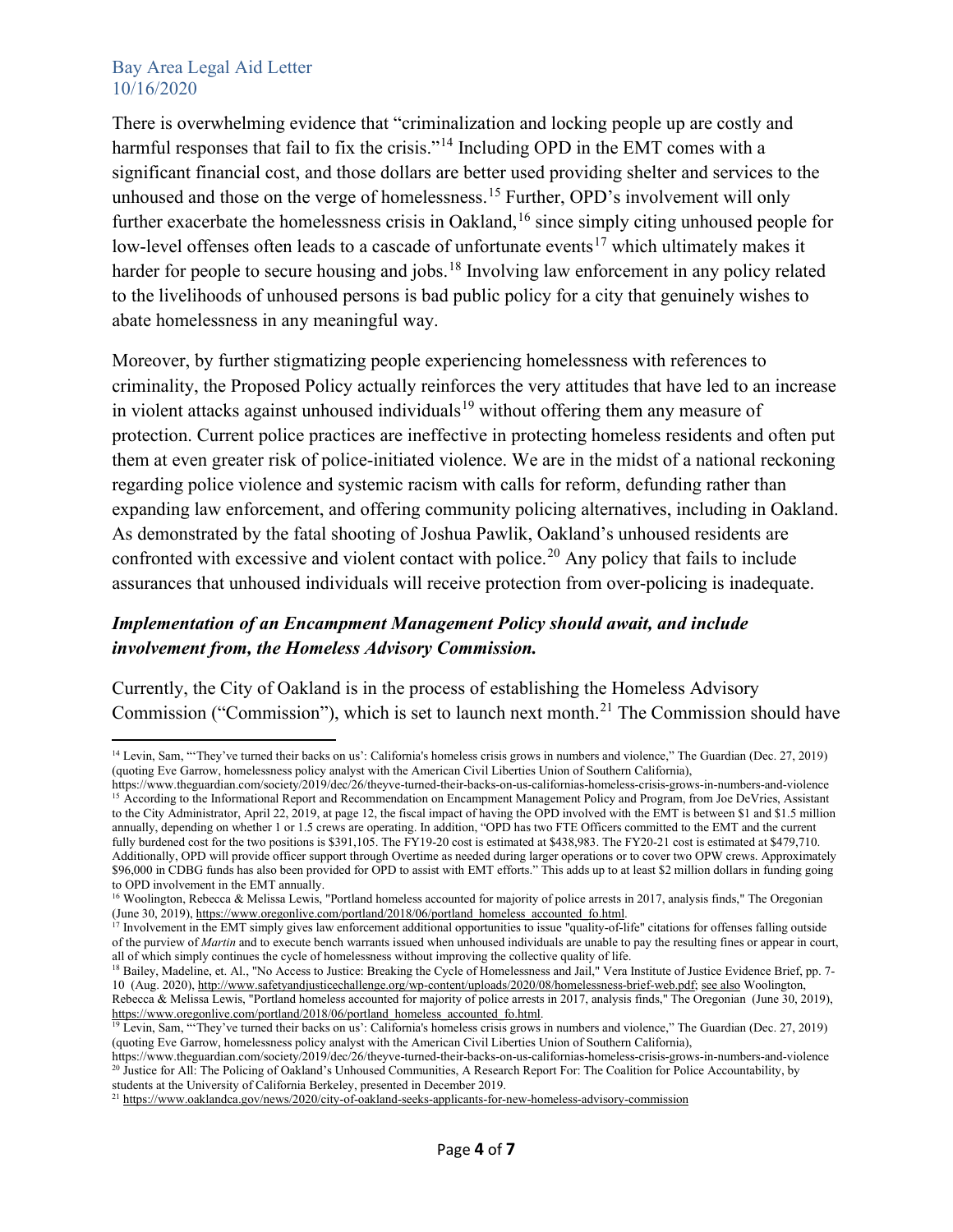a part in informing and shaping this Proposed Policy. Any further action on this Proposed Policy should be delayed to afford the Commission and other relevant community stakeholders, including individuals with lived experience with homelessness, an opportunity to weigh in and provide critical input on the Proposed Policy. Furthermore, BayLegal urges the City to include the Commission, instead of OPD, in the EMT. Doing so aligns with the best practice of liaising with homeless encampments through outreach workers, public health professionals with training in mental health and trauma informed care, and people with lived experience of homelessness. Such action is already supported by City officials and administrators.<sup>[22](#page-4-0)</sup>

## *Implementation of the Proposed Policy will further disproportionately harm Black, Indigenous, and People of Color ("BIPOC") communities.*

The Proposed Policy also fails to incorporate a meaningful racial justice analysis. While it acknowledges the profound racial disparities in homelessness in Oakland, it fails to include an equity impact analysis and instead defers it to *after* adoption and implementation. We believe it is critical that such an analysis—which must include input from members of both unsheltered and sheltered BIPOC communities—be initiated prior to the adoption and implementation of any encampment management policy so as to build in concrete safeguards designed to mitigate further negative impacts on these communities. $^{23}$  $^{23}$  $^{23}$ 

As the Proposed Policy acknowledges, BIPOC are disproportionately represented among Oakland's unsheltered population. While Black people only constitute 24% of the City's overall population, 70% of Oakland's unsheltered population is Black.<sup>[24](#page-4-2)</sup> For reasons already discussed above, criminal justice is one area in which racial disparities are likely to be further aggravated by this Proposed Policy. "[R]esearch has shown that Black people, who already face disproportionate risk of homelessness, are exposed to even further disproportionate levels of policing after becoming homeless."[25](#page-4-3) This may be even more likely in Oakland, where racial disparities in policing, indicative of selective law enforcement, are among the starkest, if not the starkest, in the state. When adjusted for population, OPD is 9.7 and 5.8 times more likely to cite Black and Latinx adults, respectively, for a non-traffic infraction than white adults.<sup>[26](#page-4-4)</sup> Moreover,

<span id="page-4-0"></span><sup>&</sup>lt;sup>22</sup> See Agenda Report regarding Encampment Management, by Joe DeVries, Director of Interdepartmental Operations, July 2, 2020, at page 7, 12. In the report the City Administrator released in July, staff recommended creating a significantly expanded team of outreach workers. See also, Supplemental Report for Encampment Management Policy and Program, by Councilmember Bas, May 23, 2019, at page 5. Councilmember Bas proposed partnering with Alameda County to provide mental health and trauma experts to respond to emergency situations at encampments, as opposed to OPD.

<span id="page-4-1"></span> $23$  Given the importance of this issue, we also believe that a semi-annual equity review of any such plan is insufficient. Such a plan must be continuously reviewed and, at the very least, a thorough review should be conducted quarterly.

<span id="page-4-3"></span><span id="page-4-2"></span><sup>&</sup>lt;sup>24</sup> Agenda Report regarding Encampment Management, by Joe DeVries, Director of Interdepartmental Operations, July 2, 2020, at page 10. <sup>25</sup> Bailey, Madeline, et. Al., "No Access to Justice: Breaking the Cycle of Homelessness and Jail," Vera Institute of Justice Evidence Brief, p. 3 (Aug. 2020)[, http://www.safetyandjusticechallenge.org/wp-content/uploads/2020/08/homelessness-brief-web.pdf.](http://www.safetyandjusticechallenge.org/wp-content/uploads/2020/08/homelessness-brief-web.pdf)

<span id="page-4-4"></span><sup>&</sup>lt;sup>26</sup> Lawyers' Committee on Civil Rights of the San Francisco Bay Area, "Cited for Being in Plain Sight: How California Polices Being Black, Brown, and Unhoused in Public," p. 12 (Sept. 2020) (hereafter "LCCR Report"). According to the report, Oakland's astounding disparity in racial policing is the highest among 15 major state and local law enforcement agencies, including the California Highway Patrol and police and sheriff departments serving the cities and counties of Los Angeles, Sacramento, and San Diego; police departments in Fresno, Long Beach, San Jose, and San Francisco; and sheriff departments in the counties of Orange, Riverside, and San Bernardino. Id. A Center for Social Innovation analysis suggests that poverty rates alone do not explain this overrepresentation, and a 2018 report by the Los Angeles Homeless Services Authority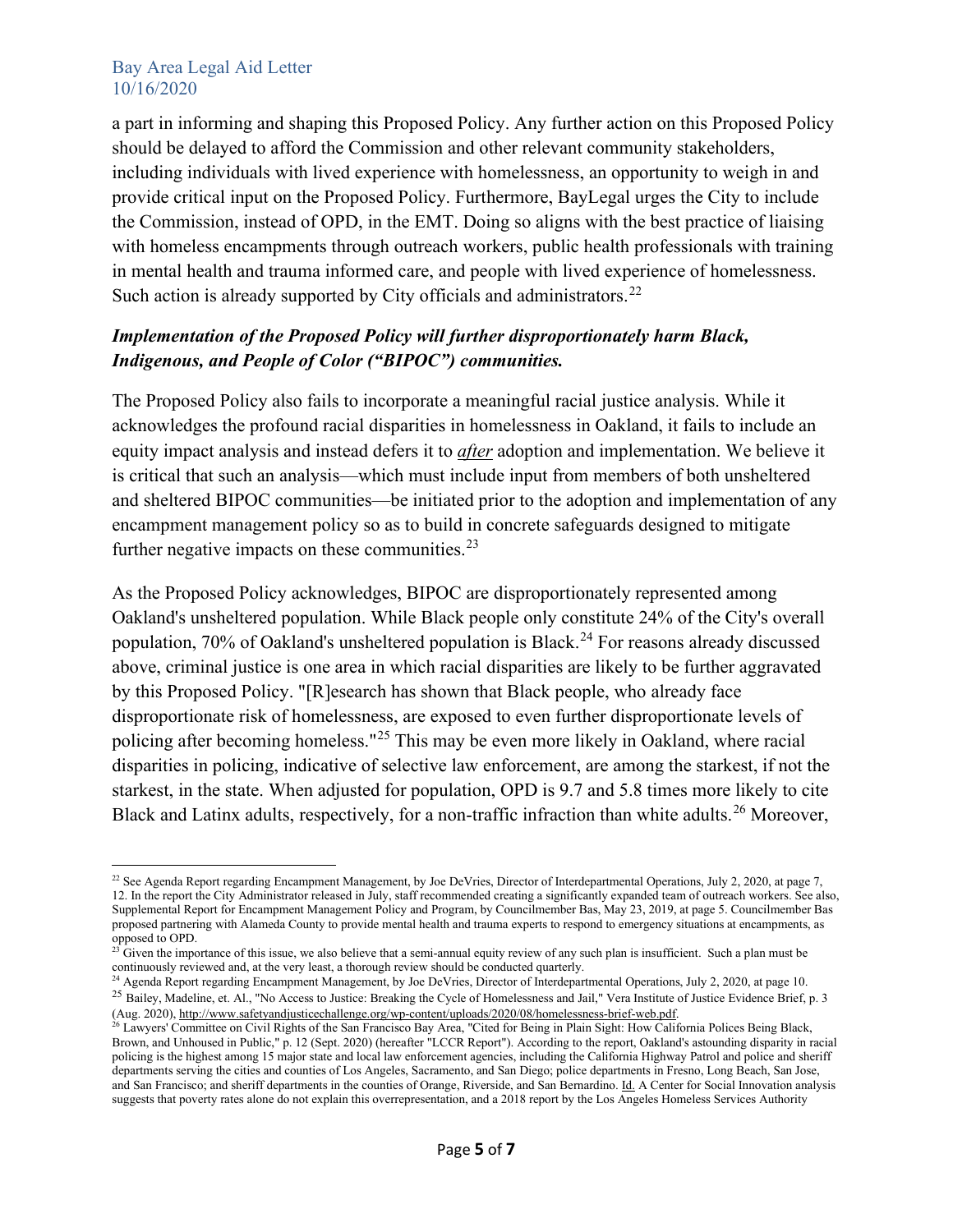in 2019, for every 1,000 Black adults, 2.1 were cited by OPD for a local infraction as a result of a non-traffic stop as compared to only 0.2 for every 1,000 White adults.<sup>[27](#page-5-0)</sup> Finally, data from January 2014 through March 2019 reveal that the 82% of individuals that the Oakland Housing Authority Police Department ("OHAPD") stopped were Black adults, who were charged with infractions including "loitering" on or about Oakland Housing Authority ("OHA") Property or simply being considered a suspicious person.<sup>[28](#page-5-1)</sup> The Proposed Policy would have a disparate impact on BIPOC communities, and that impact should be fully evaluated before moving forward.

## *Implementing the Proposed Policy will exacerbate the public health crisis and disrupt unhoused individuals' access to critical supports and services, including during the COVID-19 pandemic.*

The Proposed Policy places at risk unhoused people's health outcomes by hindering their ability to connect to service providers and meet basic needs. It could also unfairly prohibit people from remaining in the areas in which they have roots and familial or social ties. Unhoused individuals need to be able to attend appointments with medical providers, social services, and legal service providers. The Proposed Policy creates large geographic areas where encampments are prohibited. The creation of these "high sensitivity" and "low sensitivity" areas will effectively force people experiencing homelessness into isolated, industrial locations with poorer air quality where they will be cut-off from their community and essential services while being exposed to increased environmental and health hazards.<sup>[29](#page-5-2)</sup> The creation of these "high sensitivity areas" are designed to keep unhoused individuals out of predominantly white and affluent neighborhoods where critical supports and services are more readily available and accessible. By pushing unhoused persons into isolated areas of the City, individuals will lose contact with much needed services and community connections which are crucial for people to find and maintain stability. In this way, the Proposed Policy could have the unintended but foreseeable consequence of making it much more difficult for people to overcome homelessness while further aggravating public health impacts.

Such an action would be disastrous in normal times, and to do so during a pandemic is unconscionable and contrary to CDC guidance. The CDC recognizes that unsheltered homeless individuals are a particularly vulnerable population for COVID-19. If the City cannot provide

concluded that "the circumstances that lead Black people to disproportionately experience homelessness cannot be untangled from the impact of institutional and structural racism in education, criminal justice, housing, employment, health care, and access to opportunities." Id.  $27$   $\underline{Id}$ , at 18.

<span id="page-5-1"></span><span id="page-5-0"></span> $28 \overline{\underline{Id.}}$ , at 20.

<span id="page-5-2"></span> $^{29}$  A July 2, 2020, Life Enrichment Committee Agenda Report from the Director of Interdepartmental Affairs states: "The net effect of a complete prohibition on encampments in residentially zoned areas would be to push encampments onto commercial corridors, into the Downtown Metro Area, and into the City's industrial zones. Although many encampments have already chosen these areas to establish, over-concentration without proper management would be problematic. Affirmatively making this a City policy would also be problematic from a socioeconomic, geographic, and environmental equity standpoint, as it would disproportionately impact some Council Districts over others and concentrate encampments in areas of the City that are, on average, poorer, non-White, and have poorer air quality." pp. 5-6. Of course, the draft policy as written also prohibits encampments from located near businesses, which further exacerbates the concerns stated above and will foreseeably push encampments into industrial zones, poorer areas, and those with poorer air quality.